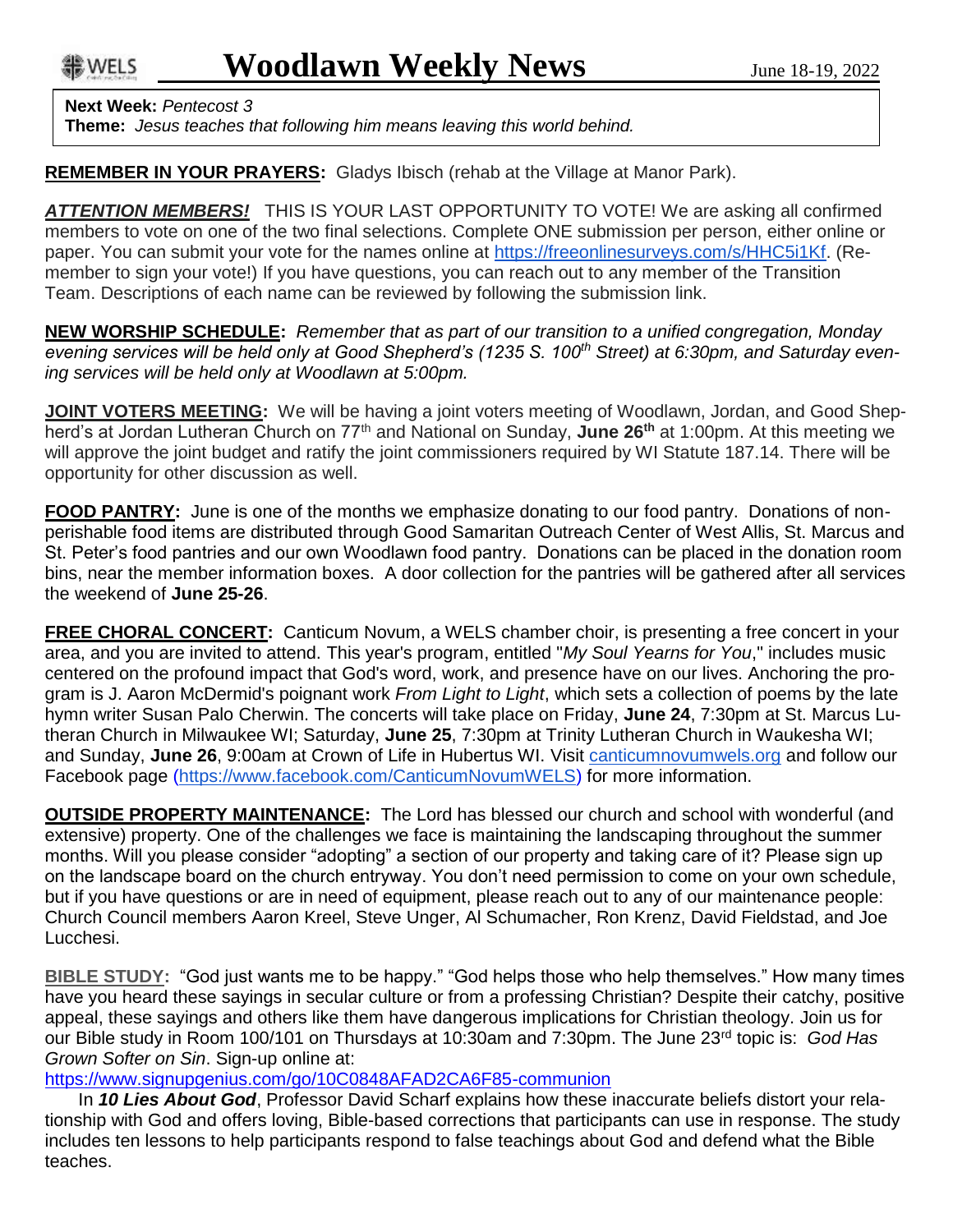**SCRIP / RAISE RIGHT:** The summer schedule is posted on the school bulletin board in the entryway. Our next order is Monday, **June 27.** Pick up an order form from the carousel outside Pastor Kneser's office. A retailer listing is also available. Contact Mrs. Gasper at [mgasper@logls.org](mailto:mgasper@logls.org) with questions. Make sure to check out the new RaiseRight website: [https://www.raiseright.com/shop.](https://www.raiseright.com/shop)

**CHURCH PICNIC:** *Picnic [pik-nik] 1. an excursion or outing in which the participants carry food with them and share a meal in the open air, (informal) an enjoyable experience, leisure and fun!* YOU WON'T WANT TO MISS THIS! As we wait in eager anticipation for our church name to be revealed, we joyfully announce our first (Living Hope or Crown of Glory) Church Picnic!

Our picnic is **Sunday, July 24th** and starts at 11:30am with food at 12:00pm. An amazing menu is planned including BBQ chicken, Corn on the Cob, Burgers & Brats, Baked Beans, Homemade Picnic Salads & Homemade Desserts. Watermelon, ice-cold water, lemonade, juice boxes and iced tea & Popsicles to keep cool! We'll have plenty of shady seating at Greenfield Picnic Area #5 (enter at 116th Street). Area will be made accessible for everyone.

Grab a nametag at the Welcome Table to join in "Know your Neighbor" activities called out by our own member Disc Jockey OR just sit back and "people-watch" under the Shade-Tree Sanctuary! Don't forget to get a raffle ticket to win Gift Cards or Fantastic Gift Baskets (donated by a generous member). Kids' activities include Bouncy Castle, Face Painting, Water Balloons and Art tables.

Grandma always said, "Many hands make light work!" Please sign up to attend and to help with this labor of love! We've broken it down to "light & easy" tasks. Go to Sign-Up Genius: **[https://tinyurl.com/at](https://tinyurl.com/attendchurchpicnic)[tendchurchpicnic](https://tinyurl.com/attendchurchpicnic)** to attend the picnic. Then sign up to help by making a salad or dessert, OR with other picnic tasks at Sign-Up Genius **<https://tinyurl.com/helpchurchpicnic>**. Sign-up sheets are also on the table in the hallway. The last day to sign up is July 6th. For questions, please contact Ki 414-807-1471 or Barb 414-788-7239.

**CHRISTIAN FELLOWSHIP CAMPING GROUP:** Our camping trip to Camp Phillip, Wautoma, WI, is **August 5 – 7.** If you're interested in joining us, contact Camp Phillip to make your reservations for a campsite by email to [office@campphillip.com](mailto:office@campphillip.com) or call 920-787-3202. When making reservations, let them know you are with our group. Supporting churches receive a discount.

If you have any questions please contact Michele Koltermann by email at [mkoltermann826@gmail.com](mailto:mkoltermann826@gmail.com) or by phone 414-588-8675. Signup sheets for activities and potluck can be found on the table in the entryway.

**FLOWER THANKS:** Thanks to the Kneser Family for providing flowers this weekend in celebration of the wedding of Josh & Liz as well as the 44<sup>th</sup> wedding anniversary of Pastor Tom & Sharon. Congratulations to all!

**HOLY LAND TOUR:** You are invited to join retired Pastor Eugene Kock on his 28th tour of the Holy Land. The dates of the 10-day tour are **March 27- April 5, 2023**. Walk where Jesus walked! Sites that will be visited include Bethlehem, Nazareth, Capernaum, Sea of Galilee (boat ride), Garden of Gethsemane, House of Caiaphas, Garden Tomb and much, much more. After the tour, you will read the Bible like never before! For more information contact [pastorkock@yahoo.com.](mailto:pastorkock@yahoo.com)

## **THIS WEEK AT WOODLAWN**

**Sun. Jun. 19** – Worship at 8:00am & 10:00am

**Mon. Jun. 20** – Jesus Cares at 6:30pm in Room 101; Worship at Good Shepherd's at 6:30pm

**Tue. Jun. 21** –

**Wed. Jun. 22** – Transition Team meets at 6:30pm

**Thu. Jun. 23** – Bible Class (*10 Lies About God)* at 10:30am and 7:30pm in the cafeteria; Library Square at 1:30pm

**Fri. Jun. 24** –

**Sat. Jun. 25** – Worship w/Communion at 5:00pm

**Sun. Jun. 26** – Worship w/Communion at 8:00am & 10:00am

**Mon. Jun. 27** – SCRIP order due by 8:00am; Worship at Good Shepherd's at 6:30pm

**Tue., Jun. 28 - Fri., Jul. 1** – WELS International Youth Rally in Knoxville, TN